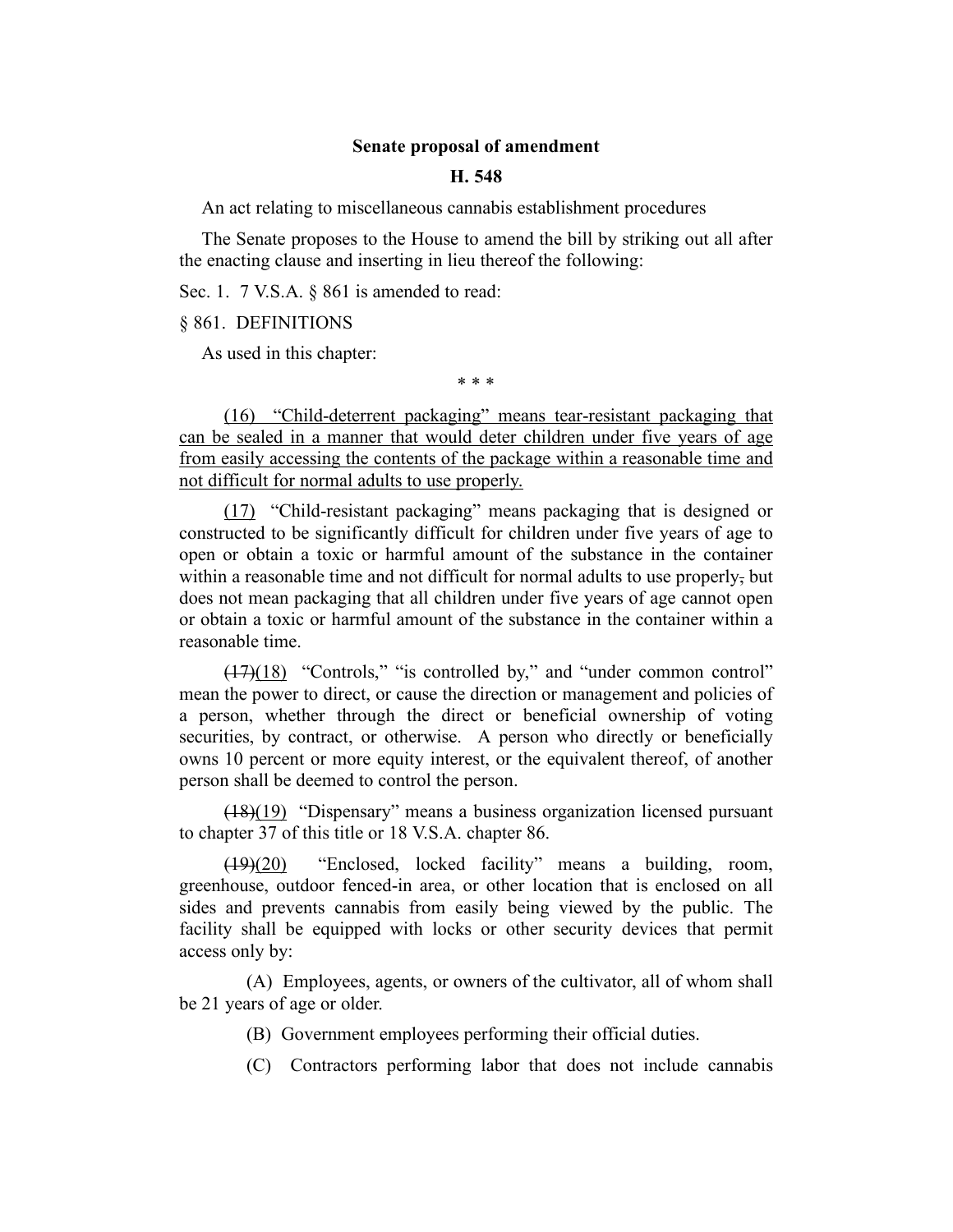cultivation, packaging, or processing. Contractors shall be accompanied by an employee, agent, or owner of the cultivator when they are in areas where cannabis is being grown, processed, packaged, or stored.

(D) Registered employees of other cultivators, members of the media, elected officials, and other individuals 21 years of age or older visiting the facility, provided they are accompanied by an employee, agent, or owner of the cultivator.

 $(20)(21)$  "Flavored oil cannabis product" means any oil cannabis product that contains an additive to give it a characterizing flavor.

 $(21)(22)$  "Integrated licensee" means a person licensed by the Board to engage in the activities of a cultivator, wholesaler, product manufacturer, retailer, and testing laboratory in accordance with this chapter.

 $(22)(23)$  "Municipality" means a town, city, or incorporated village.

(24) "Owner" means a natural person who controls, or shares control of, a Cannabis Establishment.

 $(23)(25)$  "Person" shall include any natural person; corporation; municipality; the State of Vermont or any department, agency, or subdivision of the State; and any partnership, unincorporated association, or other legal entity.

 $(24)(26)$  "Plant canopy" means the square footage dedicated to live plant production and does not include areas such as office space or areas used for the storage of fertilizers, pesticides, or other products.

 $(25)(27)$  "Principal" means an individual vested with the authority to conduct, manage, or supervise the business affairs of a person, and may include the president, vice president, secretary, treasurer, manager, or similar executive officer of a business; a director of a corporation, nonprofit corporation, or mutual benefit enterprise; a member of a nonprofit corporation, cooperative, or member-managed limited liability company; and a partner of a partnership one of the following:

(A) the president, vice president, secretary, treasurer, manager, or similar officer of a corporation as provided for by 11A V.S.A. § 8.40, nonprofit corporation as provided for by 11B V.S.A. § 8.40, mutual benefit enterprise as provided for by 11C V.S.A. § 822, cooperative as provided for by 11 V.S.A. § 1013, or worker cooperative corporation as provided for by 11 V.S.A. § 1089;

(B) a director of a corporation as provided for by 11A V.S.A. § 8.01, nonprofit corporation as provided for by 11B V.S.A. § 8.01, mutual benefit enterprise as provided for by 11C V.S.A. § 801, cooperative as provided for by 11 V.S.A. § 1006, or worker cooperative corporation as provided for by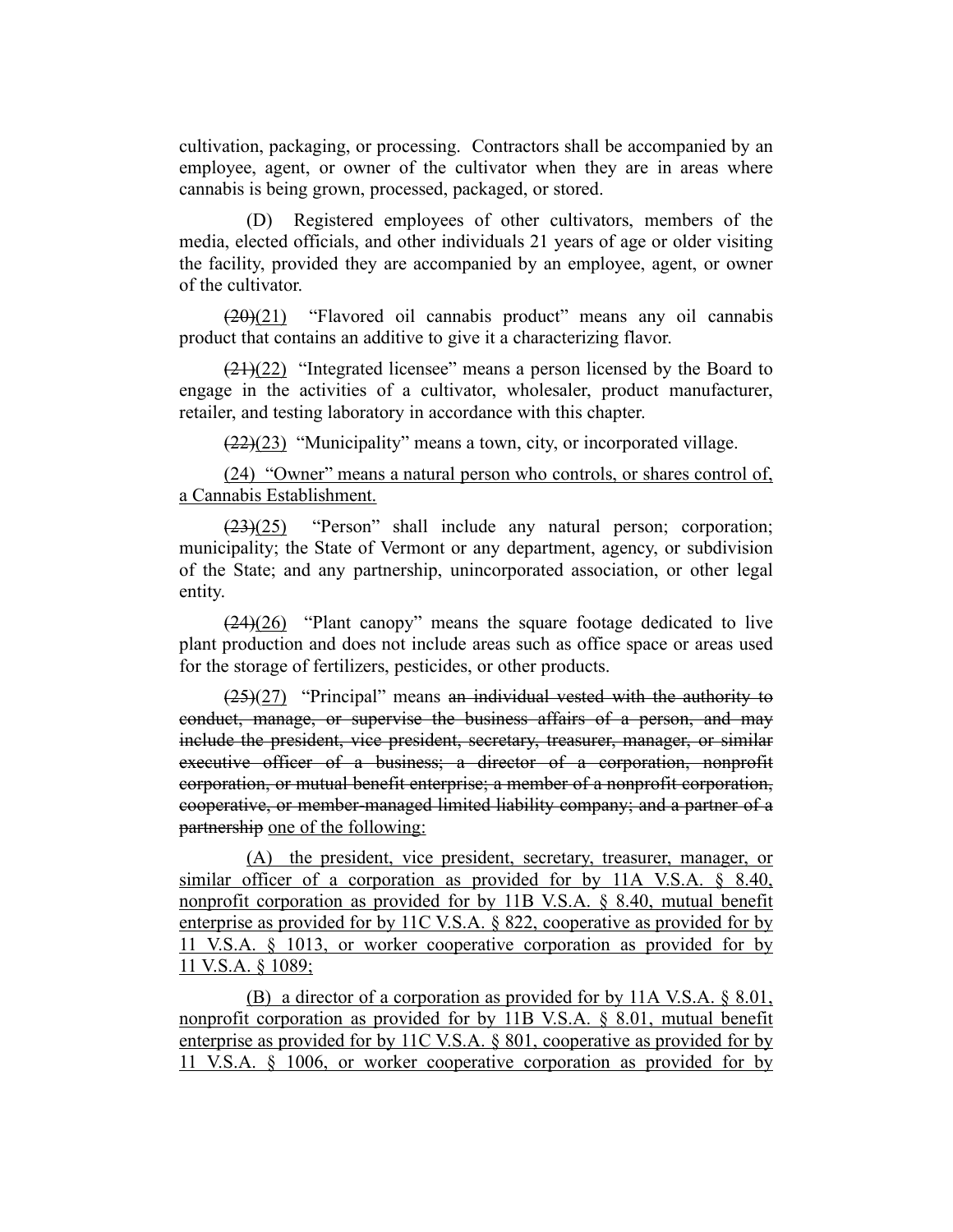11 V.S.A. § 1089;

(C) a member of a member-managed limited liability company as provided for by 11 V.S.A. § 4054;

(D) manager of a manager-managed limited liability company as provided for by 11 V.S.A. § 4054; or

(E) a partner of a partnership as provided for by 11 V.S.A. § 3212 or a general partner of a limited partnership as provided for by 11 V.S.A chapter 23.

 $(26)(28)$  "Small cultivator" means a cultivator with a plant canopy or space for cultivating plants for breeding stock of not more than 1,000 square feet.

Sec. 2. 7 V.S.A. § 862a is added to read:

### § 862a. SYNTHETIC AND HEMP-DERIVED CANNABINOIDS

The Board shall have the authority to regulate synthetic cannabinoids and hemp-derived cannabinoids, including delta-8 and delta-10 tetrahydrocannabinol.

Sec. 3. 7 V.S.A. § 868 is amended to read:

# § 868. PROHIBITED PRODUCTS

(a) The following are prohibited products and may not be cultivated, produced, or sold pursuant to a license issued under this chapter:

(1) cannabis flower with greater than 30 percent tetrahydrocannabinol;

(2) solid concentrate cannabis products with greater than 60 percent tetrahydrocannabinol;

(3) oil cannabis products except for those that are sold prepackaged for use with battery-powered devices;

(4) flavored oil cannabis products sold prepackaged for use with battery-powered devices and any cannabis flower that contains characterizing flavor that is not naturally occurring in the cannabis;

 $(5)(3)$  cannabis products that contain delta-9 tetrahydrocannabinol and nicotine or alcoholic beverages; and

 $(6)(4)$  any cannabis, cannabis products, or packaging of such items that are designed to make the product more appealing to persons under 21 years of age.

Sec. 4. 7 V.S.A. § 881 is amended to read:

#### § 881. RULEMAKING; CANNABIS ESTABLISHMENTS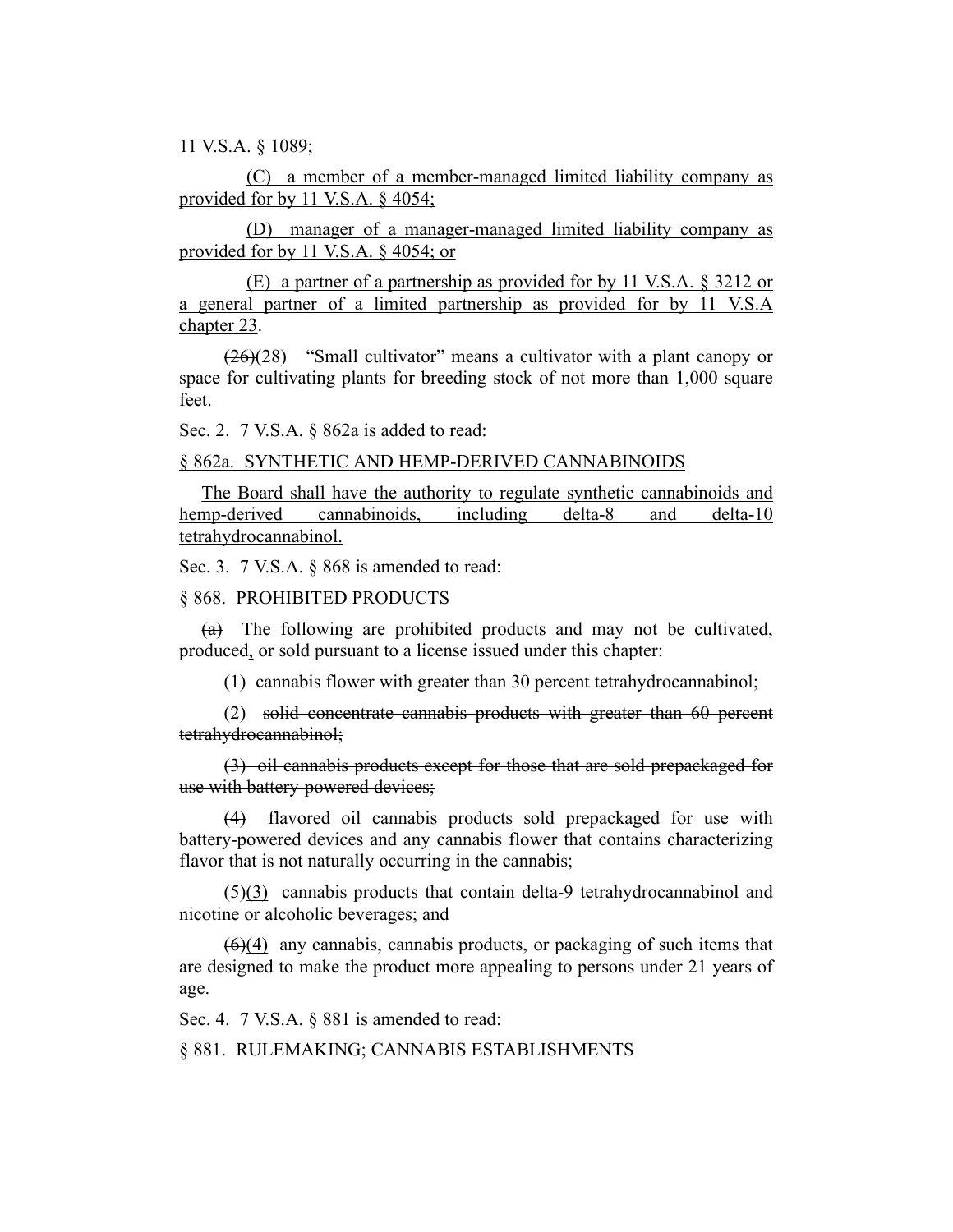(a) The Board shall adopt rules to implement and administer this chapter in accordance with subdivisions (1)–(7) of this subsection.

(1) Rules concerning any cannabis establishment shall include:

\* \* \*

(I) regulation of additives to cannabis and cannabis products, including those cannabidiol derived from hemp and substances that are toxic or designed to make the product more addictive, more appealing to persons under 21 years of age, or to mislead consumers;

\* \* \*

(3) Rules concerning product manufacturers shall include:

(A) requirements that a single package of a cannabis product shall not contain more than 50 milligrams of THC, except in the case of:

(i) cannabis products that are not consumable, including topical preparations; and

(ii) solid concentrates, oils, and tinctures; and

(iii) cannabis products sold to a dispensary pursuant to 18 V.S.A. chapter 86 and regulations issued pursuant to that chapter;

\* \* \*

(5) Rules concerning retailers shall include:

\* \* \*

(C) requirements that if the retailer sells hemp or hemp products, the hemp and hemp products are clearly labeled as such and displayed separately from cannabis and cannabis products;

(D) requirements for opaque, child-resistant packaging of cannabis and cannabis products and child-deterrent packaging for cannabis at point of sale to customer; and

\* \* \*

Sec. 5. 7 V.S.A. § 883 is amended to read:

§ 883. CRIMINAL BACKGROUND RECORD CHECKS; APPLICANTS

(a) The Board shall obtain from the Vermont Crime Information Center a copy of a license applicant's fingerprint-based Vermont criminal history records, out-of-state criminal history records, and criminal history records from the Federal Bureau of Investigation for each license applicant, principal of an applicant, and person who controls an applicant who is a natural person.

(b) The Board shall adopt rules that set forth standards for determining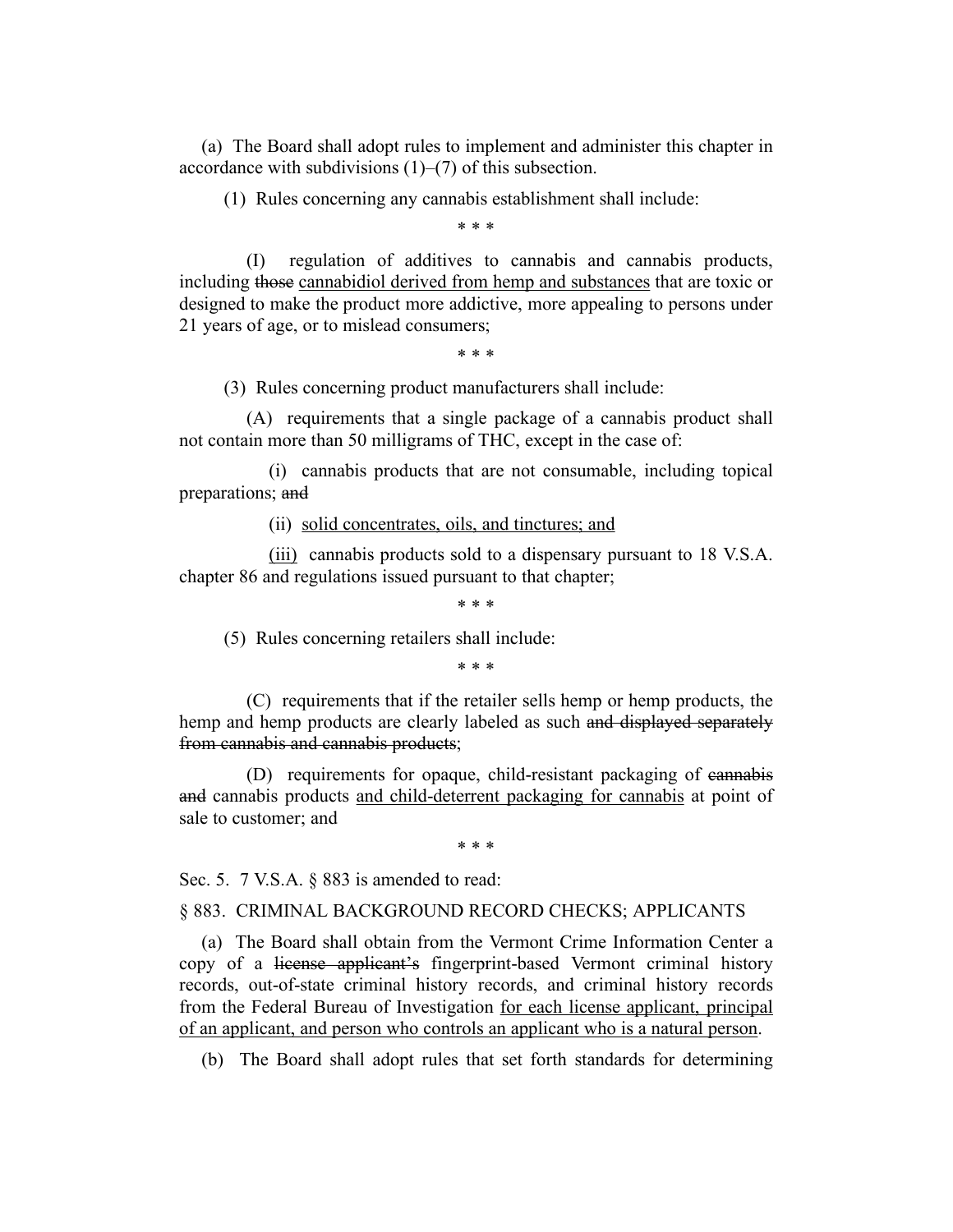whether an applicant should be denied a cannabis establishment license because of his or her criminal history record based on factors that demonstrate whether the applicant presently poses a threat to public safety or the proper functioning of the regulated market. Nonviolent drug offenses shall not automatically disqualify an applicant.

(c) Notwithstanding subsection (a) of this section, the Board may accept third-party criminal background checks submitted by an applicant for a cannabis establishment license or renewal in lieu of obtaining the records from the Vermont Crime Information Center a copy of the person's Vermont fingerprint-based criminal history records, out-of-state criminal history records, and criminal history records from the Federal Bureau of Investigation. Any such third-party background check shall:

(1) be conducted by a third-party consumer reporting agency or background screening company that is in compliance with the federal Fair Credit Reporting Act; and

(2) include a multistate and multi-jurisdiction criminal record locator.

Sec. 6. 7 V.S.A. § 884 is amended to read:

## § 884. CANNABIS ESTABLISHMENT IDENTIFICATION CARD

(a) Every owner, principal, and employee of a cannabis establishment shall obtain an identification card issued by the Board. A person may apply for an identification card prior to obtaining employment with a licensee. An employee identification card shall authorize the person to work for any licensee.

(b)(1)(A) Prior to issuing the identification card to an owner or principal of a cannabis establishment, the Board shall obtain from the Vermont Crime Information Center a copy of the person's Vermont fingerprint-based criminal history records, out-of-state criminal history records, and criminal history records from the Federal Bureau of Investigation.

(B) Prior to issuing the identification card to an employee of a cannabis establishment, the Board shall obtain a copy of a fingerprint-based identity history summary record from the Federal Bureau of Investigation.

(2) The Board shall adopt rules that set forth standards for determining whether a person should be denied a cannabis establishment identification card because of his or her criminal history record based on factors that demonstrate whether the applicant presently poses a threat to public safety or the proper functioning of the regulated market. Nonviolent drug offenses shall not automatically disqualify an applicant.

(c) Once an identification card application has been submitted, a person may serve as an employee of a cannabis establishment pending the background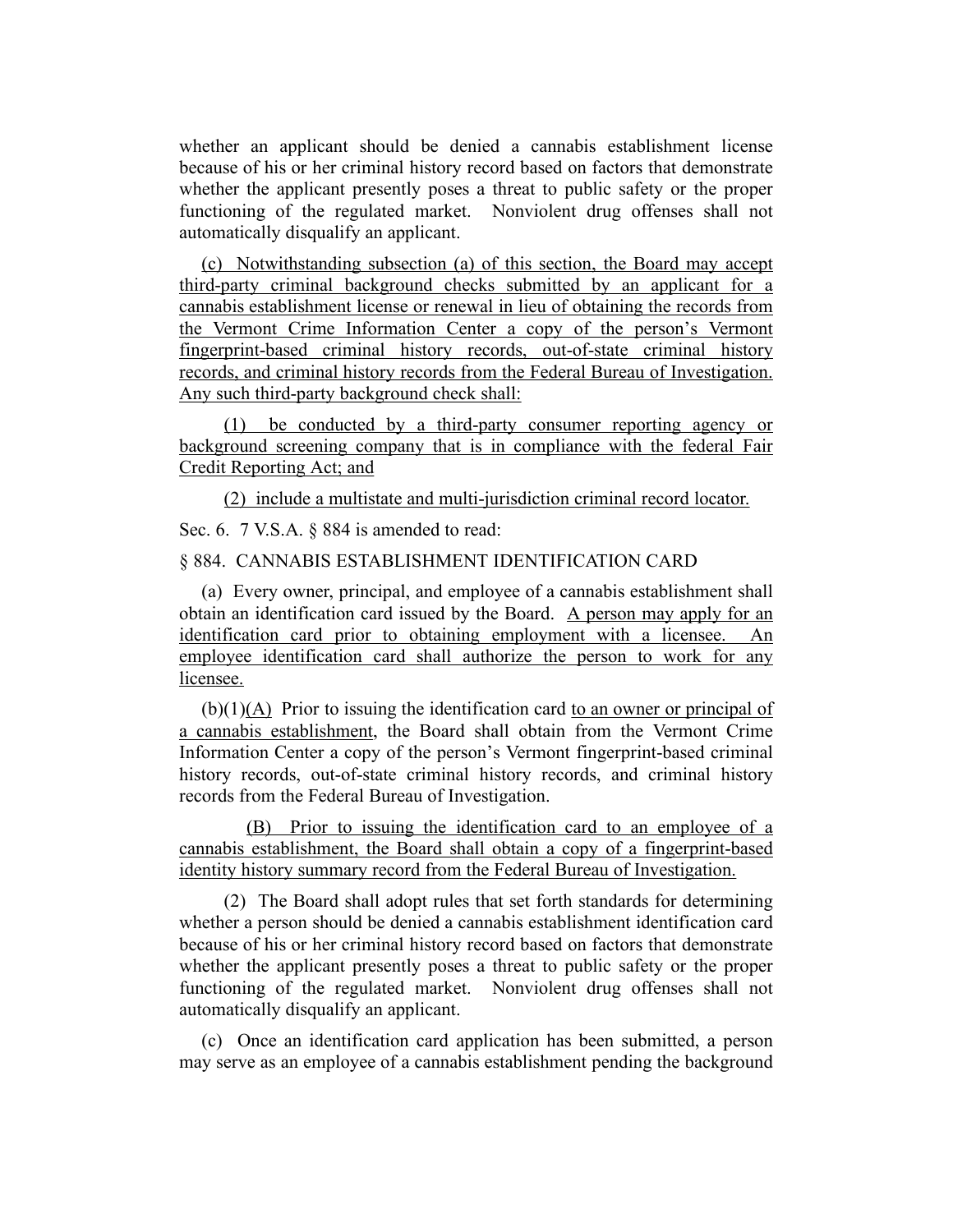check, provided the person is supervised in his or her duties by someone who is a cardholder. The Board shall issue a temporary permit to the person for this purpose, which shall expire upon the issuance of the identification card or disqualification of the person in accordance with this section.

(d) An identification card shall expire one year after its issuance or, in the case of owners and principals, upon the expiration of the cannabis establishment's license, whichever occurs first.

Sec. 7. 7 V.S.A.  $\S 901(d)(3)$  is amended to read:

 $(3)(A)$  Except as provided in subdivisions subdivisions (B) and (C) of this subdivision (3), an applicant and its affiliates may obtain a maximum of one type of each type of license as provided in subdivisions  $(1)(A)$ –(E) of this subsection (d). Each license shall permit only one location of the establishment.

(B) An applicant and its affiliates that are control a dispensary registered pursuant to 18 V.S.A. chapter 86 on April 1, 2022 may obtain one integrated license provided in subdivision (1)(F) of this subsection (d) or a maximum of one of each type of license provided in subdivisions  $(1)(A)$ – $(E)$ of this subsection (d). An integrated licensee may not hold a separate cultivator, wholesaler, product manufacturer, retailer, or testing laboratory license, and no applicant or its affiliates that control a dispensary shall hold more than one integrated license. An integrated license shall permit only one location for each of the types of activities permitted by the license: cultivation, wholesale operations, product manufacturing, retail sales, and testing.

(C) An applicant and its affiliates may obtain multiple testing laboratory licenses.

### Sec. 8. PURPOSE; LEGISLATIVE INTENT

The purpose of the amendment to 7 V.S.A.  $\S 901(d)(3)(B)$  in Sec. 7 of this act is solely to make the language consistent with the defined terms used throughout 7 V.S.A. chapter 33. The amendment should not be construed to alter the meaning of the provision as it was originally enacted in 2019 Acts and Resolves No. 164, Sec. 7.

Sec. 9. 7 V.S.A. § 907 is amended to read:

### § 907. RETAILER LICENSE

(a) A retailer licensed under this chapter may:

(1) purchase cannabis from a licensed cultivator, wholesaler, or integrated licensee, and cannabis products from a licensed wholesaler, product manufacturer, integrated licensee, and dispensary; and